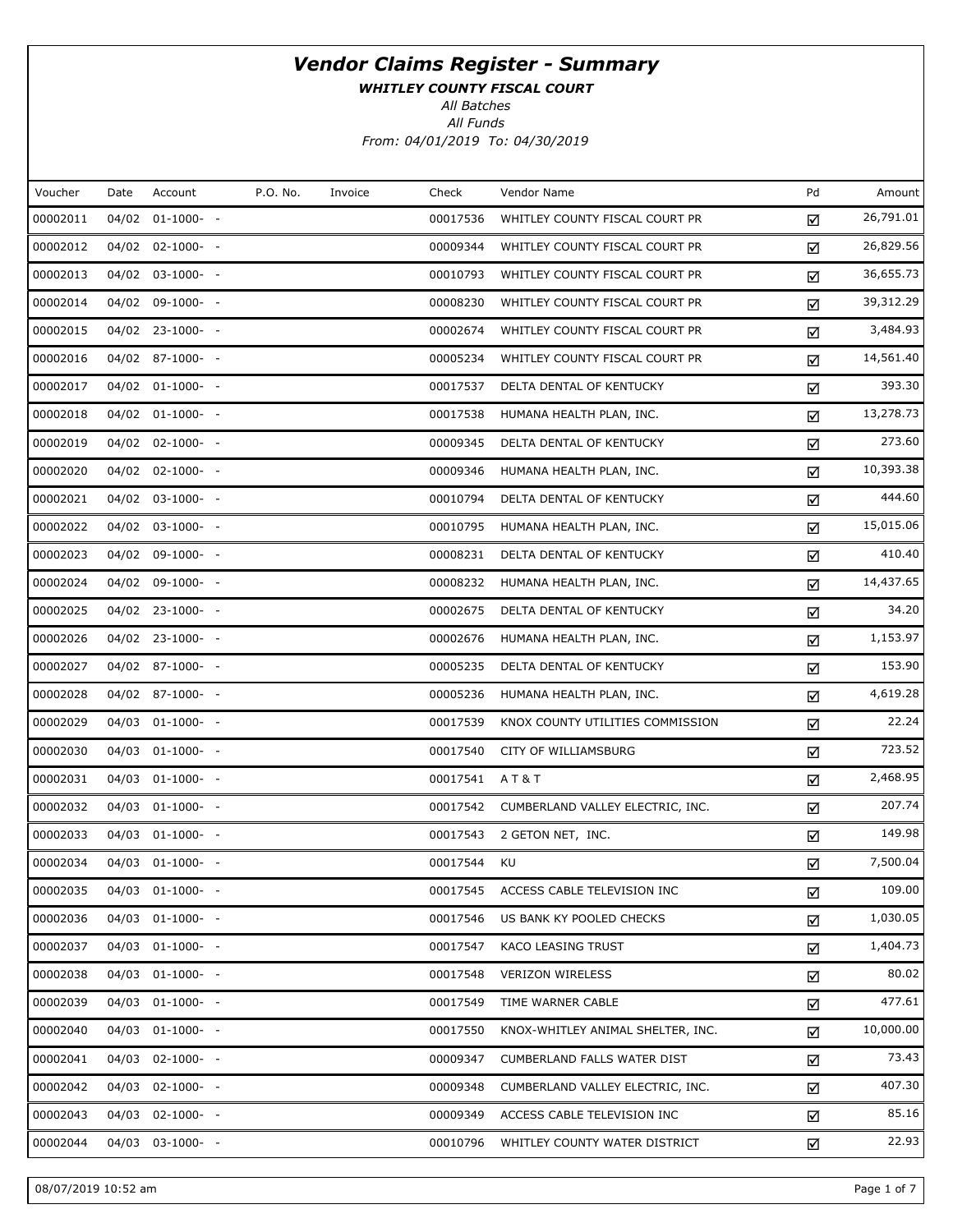WHITLEY COUNTY FISCAL COURT

All Batches

All Funds From: 04/01/2019 To: 04/30/2019

| Voucher  | Date | Account               | P.O. No. | Invoice | Check    | Vendor Name                          | Pd | Amount    |
|----------|------|-----------------------|----------|---------|----------|--------------------------------------|----|-----------|
| 00002045 |      | 04/03 03-1000- -      |          |         | 00010797 | <b>AT&amp;T</b>                      | ☑  | 182.81    |
| 00002046 |      | 04/03 03-1000- -      |          |         | 00010798 | KU                                   | ☑  | 3,661.43  |
| 00002047 |      | 04/03 03-1000- -      |          |         | 00010799 | WHITLEY COUNTY FISCAL COURT PR       | ☑  | 42.96     |
| 00002048 |      | 04/03 09-1000- -      |          |         | 00008233 | CUMBERLAND VALLEY ELECTRIC, INC.     | ☑  | 565.80    |
| 00002049 |      | 04/03 09-1000- -      |          |         | 00008234 | <b>CUMBERLAND FALLS WATER DIST</b>   | ☑  | 54.75     |
| 00002050 |      | 04/03 09-1000- -      |          |         | 00008235 | CITY UTILITIES COMMISSION            | ☑  | 186.10    |
| 00002051 |      | 04/03 09-1000- -      |          |         | 00008236 | ACCESS CABLE TELEVISION INC          | ☑  | 208.00    |
| 00002052 |      | 04/03 09-1000- -      |          |         | 00008237 | US BANK KY POOLED CHECKS             | ☑  | 1,677.02  |
| 00002053 |      | 04/03 09-1000- -      |          |         | 00008238 | KACO LEASING TRUST                   | ☑  | 1,201.05  |
| 00002054 |      | 04/03 09-1000- -      |          |         | 00008239 | <b>VERIZON WIRELESS</b>              | ☑  | 320.08    |
| 00002055 |      | 04/03 87-1000- -      |          |         | 00005237 | ACCESS CABLE TELEVISION INC          | ☑  | 203.90    |
| 00002056 |      | 04/03 87-1000- -      |          |         | 00005238 | KU                                   | ☑  | 142.05    |
| 00002057 |      | 04/03 87-1000- -      |          |         | 00005239 | <b>AT&amp;T</b>                      | ☑  | 3,860.45  |
| 00002058 |      | 04/09 01-1000- -      |          |         | 00017551 | DELTA NATURAL GAS CO., INC.          | ☑  | 363.50    |
| 00002059 |      | 04/09 01-1000- -      |          |         | 00017552 | DAV                                  | ☑  | 332.99    |
| 00002060 |      | 04/09 01-1000- -      |          |         | 00017553 | AT & T MOBILITY                      | ☑  | 618.25    |
| 00002061 |      | 04/09 02-1000- -      |          |         | 00009350 | DELTA NATURAL GAS CO., INC.          | ☑  | 458.27    |
| 00002062 |      | 04/09 03-1000- -      |          |         | 00010800 | DELTA NATURAL GAS CO., INC.          | ☑  | 1,852.57  |
| 00002063 |      | 04/09 09-1000- -      |          |         | 00008240 | TIME WARNER CABLE                    | ☑  | 192.68    |
| 00002064 |      | 04/09 87-1000- -      |          |         | 00005240 | NI GOVERNMENT SERVICES, INC.         | ☑  | 73.73     |
| 00002065 |      | 04/09 87-1000- -      |          |         | 00005241 | A T & T                              | ☑  | 903.40    |
| 00002066 |      | 04/11 01-1000- -      |          |         | 00017554 | <b>AT&amp;T</b>                      | ☑  | 488.80    |
| 00002067 |      | 04/11 03-1000- -      |          |         | 00010801 | CITY OF WILLIAMSBURG                 | ☑  | 7,390.21  |
| 00002068 |      | 04/15 01-1000- -      |          |         | 00017555 | ANDREW CROLEY, CORONER               | ☑  | 833.34    |
| 00002069 |      | 04/15 04-1000- -      |          |         | 00000900 | WILLIAMSBURG-WHITLEY CO. AIRPORT BD. | ☑  | 5,000.00  |
| 00002070 |      | 04/15 09-1000- -      |          |         | 00008241 | DELTA NATURAL GAS CO., INC.          | ☑  | 305.34    |
| 00002071 |      | 04/15 87-1000- -      |          |         | 00005242 | WILLIAMSBURG-WHITLEY CO. AIRPORT BD. | ☑  | 309.45    |
| 00002072 |      | $04/16$ $01-1000$ - - |          |         | 00017556 | WHITLEY COUNTY FISCAL COURT PR       | ☑  | 21,142.81 |
| 00002073 |      | $04/16$ $01-1000$ - - |          |         | 00017557 | WHITLEY COUNTY FISCAL COURT PR       | ☑  | 26,477.47 |
| 00002074 |      | $04/16$ 02-1000- -    |          |         | 00009351 | WHITLEY COUNTY FISCAL COURT PR       | ☑  | 26,922.87 |
| 00002075 |      | $04/16$ 03-1000- -    |          |         | 00010802 | WHITLEY COUNTY FISCAL COURT PR       | ☑  | 48,047.23 |
| 00002076 |      | 04/16 09-1000- -      |          |         | 00008242 | WHITLEY COUNTY FISCAL COURT PR       | ☑  | 38,380.96 |
| 00002077 |      | $04/16$ 23-1000- -    |          |         | 00002677 | WHITLEY COUNTY FISCAL COURT PR       | ☑  | 3,494.73  |
| 00002078 |      | 04/16 87-1000- -      |          |         | 00005243 | WHITLEY COUNTY FISCAL COURT PR       | ☑  | 13,904.06 |

08/07/2019 10:52 am Page 2 of 7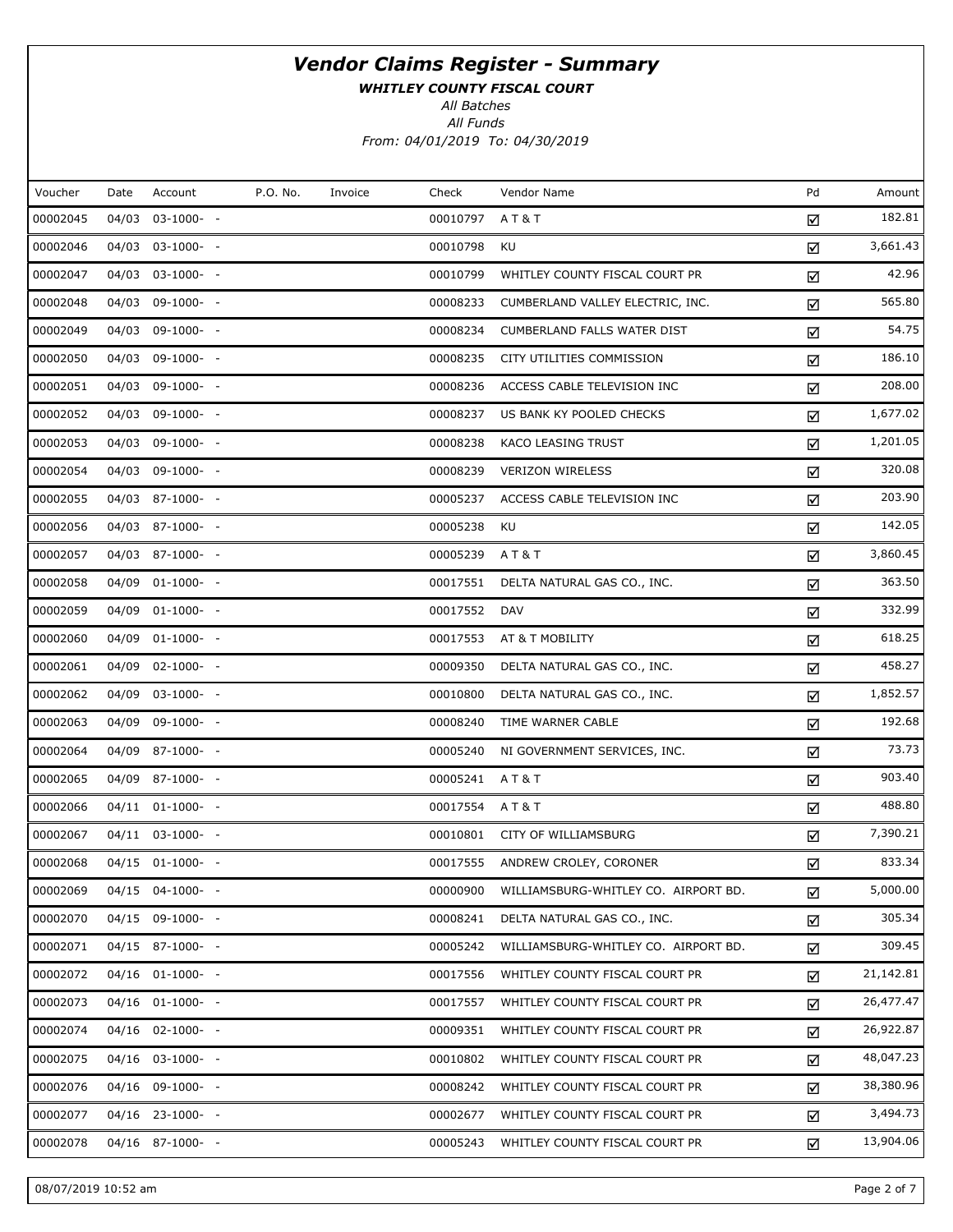WHITLEY COUNTY FISCAL COURT

All Batches

| Voucher  | Date  | Account               | P.O. No. | Invoice | Check    | Vendor Name                           | Pd | Amount    |
|----------|-------|-----------------------|----------|---------|----------|---------------------------------------|----|-----------|
| 00002079 | 04/16 | $01-1000-$ -          |          |         | 00017558 | ANDY MOSES                            | ☑  | 200.00    |
| 00002080 |       | 04/16 01-1000- -      |          |         | 00017559 | BISSELL'S, INC.                       | ☑  | 85.00     |
| 00002081 |       | $04/16$ $01-1000$ - - |          |         | 00017560 | BLUEGRASS/ KESCO INCORPORATED         | ☑  | 760.00    |
| 00002082 |       | 04/16 01-1000- -      |          |         | 00017561 | THE CIMA COMPANIES, INC               | ☑  | 340.00    |
| 00002083 |       | $04/16$ $01-1000$ - - |          |         | 00017562 | CITY OF WILLIAMSBURG                  | ☑  | 3,707.30  |
| 00002084 |       | 04/16 01-1000- -      |          |         | 00017563 | <b>COMPUTER CLINC</b>                 | ☑  | 85.02     |
| 00002085 |       | 04/16 01-1000- -      |          |         | 00017564 | DAIRY QUEEN GRILL & CHILL             | ☑  | 84.00     |
| 00002086 |       | 04/16 01-1000- -      |          |         | 00017565 | <b>DAV</b>                            | ☑  | 650.00    |
| 00002087 |       | $04/16$ $01-1000$ - - |          |         | 00017566 | ELLISON SANITARY SUPPLY CO., INC.     | ☑  | 691.38    |
| 00002088 |       | 04/16 01-1000- -      |          |         | 00017567 | EMCON HOME GUARD, INC.                | ☑  | 1,070.00  |
| 00002089 |       | $04/16$ $01-1000$ - - |          |         | 00017568 | <b>EZ COUNTRY</b>                     | ☑  | 495.00    |
| 00002090 |       | 04/16 01-1000- -      |          |         | 00017569 | G & E DRIVE-IN                        | ☑  | 120.00    |
| 00002091 |       | $04/16$ $01-1000$ - - |          |         | 00017570 | GOVERNMENT UTILITIES TECHNOLOGY       | ☑  | 2,737.90  |
| 00002092 |       | 04/16 01-1000- -      |          |         | 00017571 | HARDEE'S                              | ☑  | 44.00     |
| 00002093 |       | $04/16$ $01-1000$ - - |          |         | 00017572 | HIGHBRIDGE SPRING WATER CO, INC.      | ☑  | 115.50    |
| 00002095 |       | 04/16 01-1000- -      |          |         | 00017574 | HOMETOWN IGA #57                      | ☑  | 126.16    |
| 00002096 |       | $04/16$ $01-1000$ - - |          |         | 00017575 | JIM THORNTON - 3RD DISTRICT CONSTABLE | ☑  | 200.00    |
| 00002097 |       | 04/16 01-1000- -      |          |         | 00017576 | JONES PIT STOP                        | ☑  | 60.00     |
| 00002098 |       | $04/16$ $01-1000$ - - |          |         | 00017577 | K A C O ALL LINES FUND                | ☑  | 20,981.61 |
| 00002099 |       | 04/16 01-1000- -      |          |         | 00017578 | KACO WORKERS COMPENSATION FUND        | ☑  | 10,753.41 |
| 00002100 |       | 04/16 01-1000- -      |          |         | 00017579 | <b>KACTFO</b>                         | ☑  | 375.00    |
| 00002101 |       | 04/16 01-1000- -      |          |         | 00017580 | KAY SCHWARTZ, COUNTY CLERK            | ☑  | 300.00    |
| 00002102 |       | 04/16 01-1000- -      |          |         | 00017581 | <b>KENWAY DISTRIBUTORS</b>            | ☑  | 234.23    |
| 00002103 |       | 04/16 01-1000- -      |          |         | 00017582 | LONNIE FOLEY                          | ☑  | 200.00    |
| 00002104 |       | 04/16 01-1000- -      |          |         | 00017583 | <b>NEWS JOURNAL</b>                   | ☑  | 246.75    |
| 00002105 |       | $04/16$ $01-1000$ - - |          |         | 00017584 | PRECISION DUPLICATING SOLUTIONS INC   | ☑  | 127.81    |
| 00002106 |       | $04/16$ $01-1000-$ -  |          |         | 00017585 | PREFERRED LAB SERVICE                 | ☑  | 120.00    |
| 00002107 |       | $04/16$ $01-1000-$ -  |          |         | 00017586 | <b>QUILL CORPORATION</b>              | ☑  | 87.57     |
| 00002108 |       | $04/16$ $01-1000-$ -  |          |         | 00017587 | <b>RALEIGH MEADORS</b>                | ☑  | 214.60    |
| 00002109 |       | $04/16$ $01-1000$ - - |          |         | 00017588 | <b>RON BOWLING</b>                    | ☑  | 200.00    |
| 00002110 |       | $04/16$ $01-1000-$ -  |          |         | 00017589 | WHITLEY COUNTY PVA                    | ☑  | 12,600.00 |
| 00002111 |       | $04/16$ $01-1000$ - - |          |         | 00017590 | <b>SCOTTY HARRISON</b>                | ☑  | 57.42     |
| 00002112 |       | $04/16$ $01-1000-$ -  |          |         | 00017591 | <b>TEKS WORK</b>                      | ☑  | 100.00    |
| 00002113 |       | $04/16$ $01-1000$ - - |          |         | 00017592 | TIAA COMMERICAL FINANCE INC           | ☑  | 223.29    |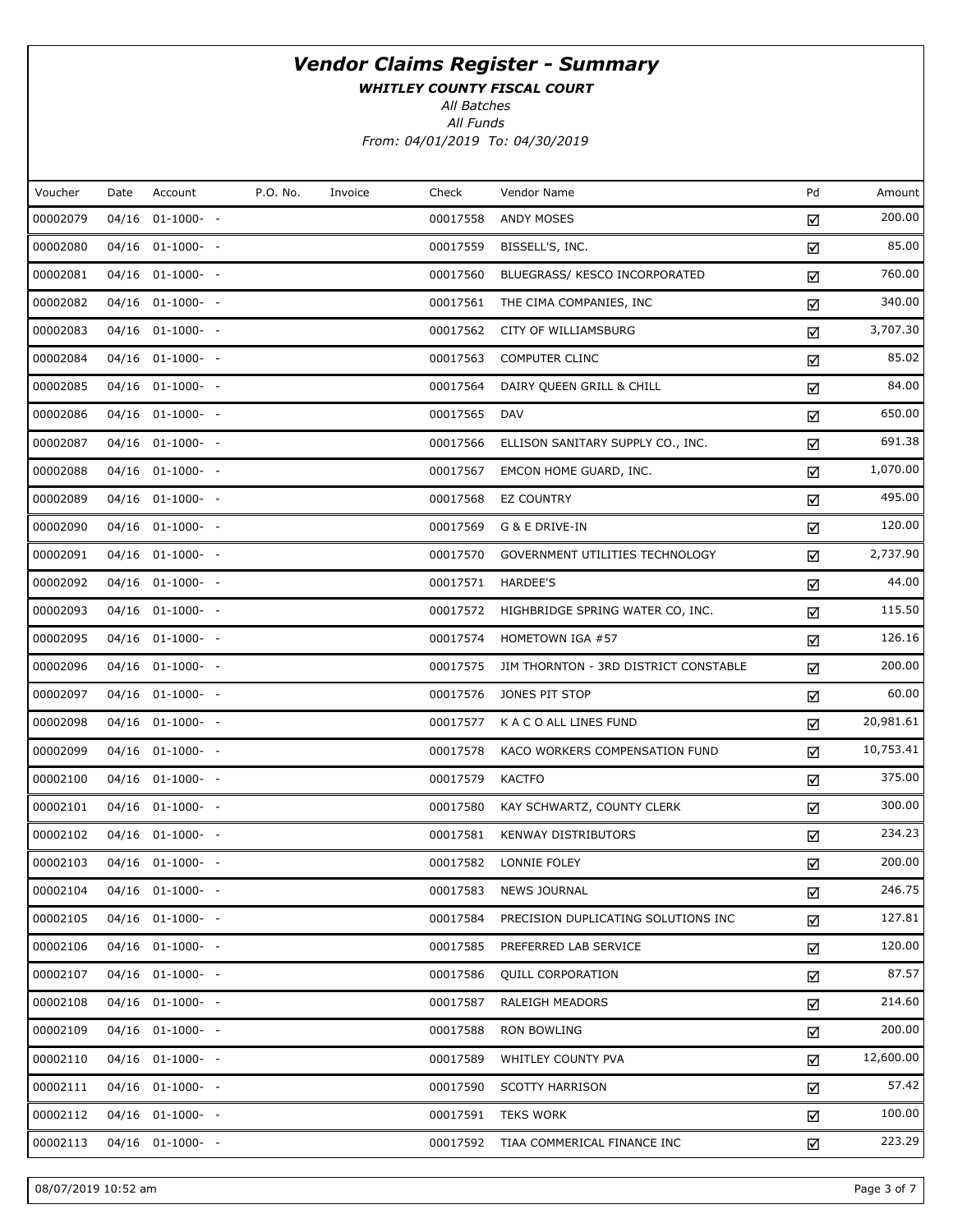WHITLEY COUNTY FISCAL COURT

All Batches

All Funds From: 04/01/2019 To: 04/30/2019

| Voucher  | Date | Account               | P.O. No. | Invoice | Check    | Vendor Name                      | Pd | Amount   |
|----------|------|-----------------------|----------|---------|----------|----------------------------------|----|----------|
| 00002114 |      | $04/16$ $01-1000$ - - |          |         | 00017593 | TODD SHELLEY - SHERIFF           | ☑  | 6,693.10 |
| 00002115 |      | 04/16 01-1000- -      |          |         | 00017594 | W D BRYANT & SONS INC.           | ☑  | 743.39   |
| 00002116 |      | $04/16$ $01-1000-$ -  |          |         | 00017595 | WENDY'S OF BOWLING GREEN, INC.   | ☑  | 86.90    |
| 00002117 |      | 04/16 01-1000- -      |          |         | 00017596 | <b>WEX BANK</b>                  | ☑  | 1,058.60 |
| 00002118 |      | $04/16$ 02-1000- -    |          |         | 00009352 | ARAMARK UNIFROM SERVICES         | ☑  | 1,090.56 |
| 00002119 |      | 04/16 02-1000- -      |          |         | 00009353 | <b>CANADA AUTO PARTS</b>         | ☑  | 967.38   |
| 00002120 |      | $04/16$ 02-1000- -    |          |         | 00009354 | CHAMBERS AMERICAN PRODUCTS INC.  | ☑  | 178.00   |
| 00002121 |      | $04/16$ 02-1000- -    |          |         | 00009355 | <b>COMPUTER CLINC</b>            | ☑  | 75.00    |
| 00002122 |      | $04/16$ 02-1000- -    |          |         | 00009356 | CORBIN FAMILY HEALTH CENTER      | ☑  | 125.00   |
| 00002123 |      | $04/16$ 02-1000- -    |          |         | 00009357 | DON FRANKLIN FORD                | ☑  | 15.20    |
| 00002124 |      | 04/16 02-1000- -      |          |         | 00009358 | HIGHBRIDGE SPRING WATER CO, INC. | ☑  | 59.20    |
| 00002125 |      | $04/16$ 02-1000- -    |          |         | 00009359 | <b>HOLSTON GASES</b>             | ☑  | 84.65    |
| 00002126 |      | 04/16 02-1000- -      |          |         | 00009360 | JAMES JONES EXCAVATING           | ☑  | 2,601.04 |
| 00002127 |      | $04/16$ 02-1000- -    |          |         | 00009361 | JIM MILLS                        | ☑  | 600.00   |
| 00002129 |      | 04/16 02-1000- -      |          |         | 00009363 | K A C O ALL LINES FUND           | ☑  | 4,039.73 |
| 00002130 |      | $04/16$ 02-1000- -    |          |         | 00009364 | KACO WORKERS COMPENSATION FUND   | ☑  | 8,536.50 |
| 00002131 |      | 04/16 02-1000- -      |          |         | 00009365 | LYKINS OIL COMPANY               | ☑  | 4,153.94 |
| 00002132 |      | $04/16$ 02-1000- -    |          |         | 00009366 | <b>OWENS AUTO PARTS</b>          | ☑  | 2,025.00 |
| 00002133 |      | $04/16$ 02-1000- -    |          |         | 00009367 | PREFERRED LAB SERVICE            | ☑  | 420.00   |
| 00002134 |      | $04/16$ 02-1000- -    |          |         | 00009368 | RALEIGH MEADORS                  | ☑  | 44.66    |
| 00002135 |      | 04/16 02-1000- -      |          |         | 00009369 | SAFELITE AUTOGLASS               | ☑  | 259.99   |
| 00002136 |      | 04/16 02-1000- -      |          |         | 00009370 | <b>SCOTTY HARRISON</b>           | ☑  | 112.52   |
| 00002137 |      | 04/16 02-1000- -      |          |         | 00009371 | W D BRYANT & SONS INC.           | ☑  | 1,747.92 |
| 00002138 |      | 04/16 02-1000- -      |          |         | 00009372 | WEX BANK                         | ☑  | 1,588.66 |
| 00002139 |      | 04/16 02-1000- -      |          |         | 00009373 | WHAYNE SUPPLY COMPANY            | ☑  | 173.04   |
| 00002140 |      | $04/16$ 02-1000- -    |          |         | 00009374 | WORLDWIDE EQUIPMENT              | ☑  | 56.04    |
| 00002141 |      | 04/16 03-1000- -      |          |         | 00010803 | HOLIDAY INN UNIVERSITY PLAZA     | ☑  | 1,656.36 |
| 00002142 |      | $04/16$ 03-1000- -    |          |         | 00010804 | KENTUCKY JAILERS ASSOCIATION     | ☑  | 475.00   |
| 00002143 |      | 04/16 03-1000- -      |          |         | 00010805 | <b>BEST TERMITE &amp; PEST</b>   | ☑  | 120.00   |
| 00002144 |      | $04/16$ 03-1000- -    |          |         | 00010806 | BISSELL'S, INC.                  | ☑  | 86.65    |
| 00002145 |      | 04/16 03-1000- -      |          |         | 00010807 | BOB BARKER COMPANY, INC          | ☑  | 298.20   |
| 00002146 |      | $04/16$ 03-1000- -    |          |         | 00010808 | <b>BRIAN LAWSON</b>              | ☑  | 116.90   |
| 00002147 |      | 04/16 03-1000- -      |          |         | 00010809 | <b>BROCK MCVEY</b>               | ☑  | 639.05   |
| 00002148 |      | $04/16$ 03-1000- -    |          |         | 00010810 | CANADA AUTO PARTS                | ☑  | 117.97   |

08/07/2019 10:52 am Page 4 of 7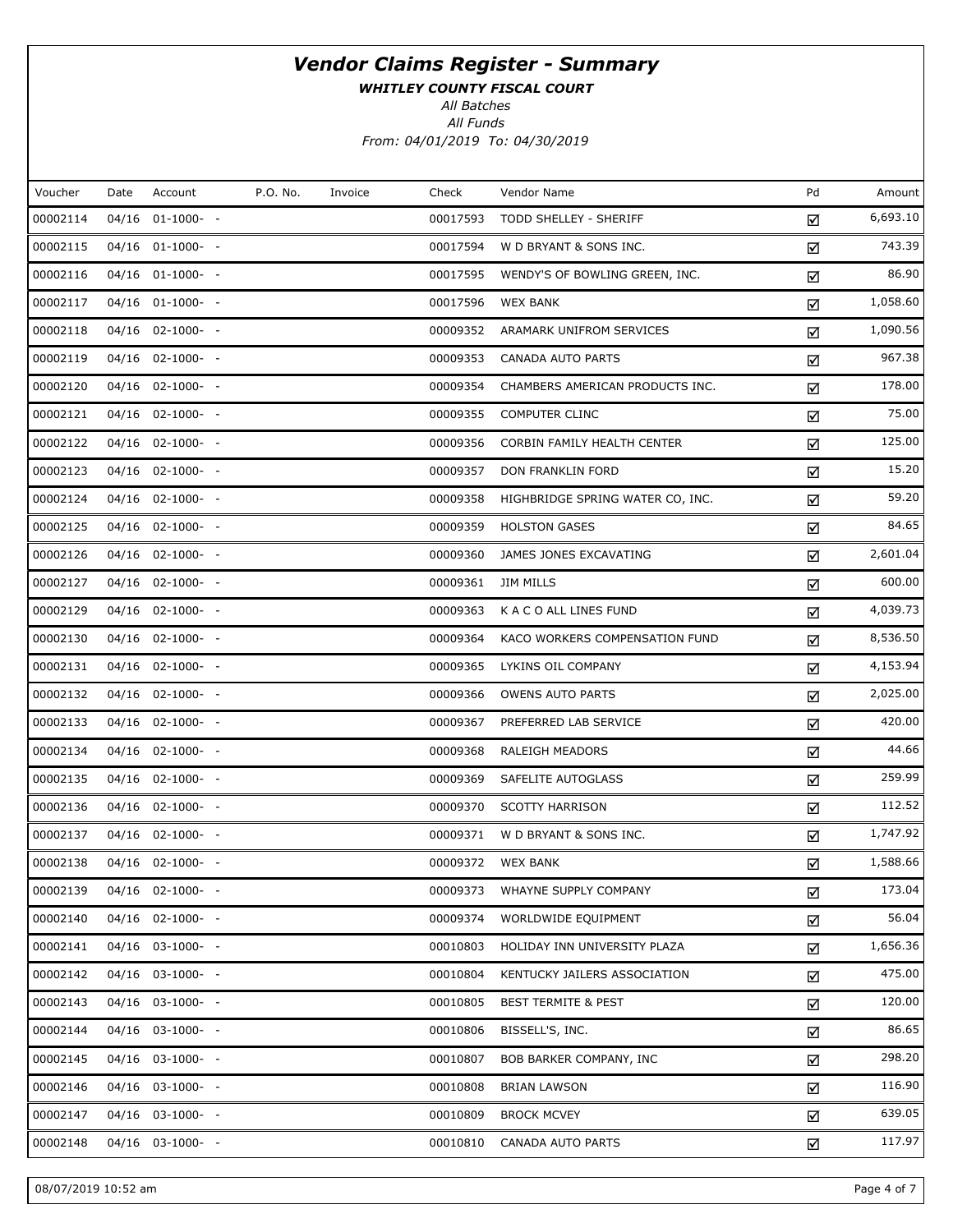WHITLEY COUNTY FISCAL COURT

All Batches

| Voucher  | Date  | Account            | P.O. No. | Invoice | Check    | Vendor Name                      | Pd | Amount    |
|----------|-------|--------------------|----------|---------|----------|----------------------------------|----|-----------|
| 00002149 | 04/16 | $03-1000- -$       |          |         | 00010811 | DAIRY QUEEN GRILL & CHILL        | ☑  | 79.00     |
| 00002150 |       | 04/16 03-1000- -   |          |         | 00010812 | G & E DRIVE-IN                   | ☑  | 90.00     |
| 00002151 |       | $04/16$ 03-1000- - |          |         | 00010813 | GREAT AMERICA FINANCIAL SERVICES | ☑  | 197.97    |
| 00002152 |       | 04/16 03-1000- -   |          |         | 00010814 | HARDEE'S                         | ☑  | 118.50    |
| 00002153 |       | $04/16$ 03-1000- - |          |         | 00010815 | HAZARD FIRE & SAFETY CO LLC      | ☑  | 1,020.00  |
| 00002154 |       | $04/16$ 03-1000- - |          |         | 00010816 | HIGHBRIDGE SPRING WATER CO, INC. | ☑  | 55.65     |
| 00002155 |       | $04/16$ 03-1000- - |          |         | 00010817 | <b>HOBART CORP</b>               | ☑  | 858.20    |
| 00002156 |       | $04/16$ 03-1000- - |          |         | 00010818 | HOMETOWN IGA #57                 | ☑  | 445.98    |
| 00002157 |       | $04/16$ 03-1000- - |          |         | 00010819 | JOHNCO, INC.                     | ☑  | 438.79    |
| 00002158 |       | $04/16$ 03-1000- - |          |         | 00010820 | JONES PIT STOP                   | ☑  | 120.00    |
| 00002159 |       | $04/16$ 03-1000- - |          |         | 00010821 | K A C O ALL LINES FUND           | ☑  | 12,799.16 |
| 00002160 |       | $04/16$ 03-1000- - |          |         | 00010822 | KACO WORKERS COMPENSATION FUND   | ☑  | 5,628.60  |
| 00002161 |       | $04/16$ 03-1000- - |          |         | 00010823 | KENTUCKY JAILERS ASSOCIATION     | ☑  | 825.00    |
| 00002162 |       | $04/16$ 03-1000- - |          |         | 00010824 | NORVEX SUPPLY                    | ☑  | 2,183.38  |
| 00002163 |       | $04/16$ 03-1000- - |          |         | 00010825 | OVERHEAD DOOR COMPANY OF CORBIN  | ☑  | 312.50    |
| 00002164 |       | 04/16 03-1000- -   |          |         | 00010826 | PREFERRED LAB SERVICE            | ☑  | 540.00    |
| 00002165 |       | $04/16$ 03-1000- - |          |         | 00010827 | QUALITY CARE AUTO SERVICE        | ☑  | 86.90     |
| 00002166 |       | 04/16 03-1000- -   |          |         | 00010828 | SOUTHERN HEALTH PARTNERS         | ☑  | 37,053.08 |
| 00002167 |       | $04/16$ 03-1000- - |          |         | 00010829 | THERMAL EQUIPMENT SERVICE CO.    | ☑  | 1,869.40  |
| 00002168 |       | $04/16$ 03-1000- - |          |         | 00010830 | W D BRYANT & SONS INC.           | ☑  | 180.15    |
| 00002169 |       | 04/16 03-1000- -   |          |         | 00010831 | WENDY'S OF BOWLING GREEN, INC.   | ☑  | 62.95     |
| 00002170 |       | $04/16$ 03-1000- - |          |         | 00010832 | <b>WEX BANK</b>                  | ☑  | 1,104.14  |
| 00002171 |       | 04/16 04-1000- -   |          |         | 00000901 | LONDON RADIO SERVICE             | ☑  | 1,085.00  |
| 00002172 |       | 04/16 09-1000- -   |          |         | 00008243 | 911 BILLING SERVICE              | ☑  | 15,754.15 |
| 00002173 |       | 04/16 09-1000- -   |          |         | 00008244 | ALBERT JACKSON                   | ☑  | 100.00    |
| 00002174 |       | $04/16$ 09-1000- - |          |         | 00008245 | BISSELL'S, INC.                  | ☑  | 85.00     |
| 00002176 |       | 04/16 09-1000- -   |          |         | 00008247 | CANADA AUTO PARTS                | ☑  | 122.88    |
| 00002177 | 04/16 | 09-1000- -         |          |         | 00008248 | <b>COMPUTER CLINC</b>            | ☑  | 75.00     |
| 00002178 |       | 04/16 09-1000- -   |          |         | 00008249 | CREATIVE PRODUCT SOURCE, INC.    | ☑  | 385.70    |
| 00002179 |       | $04/16$ 09-1000- - |          |         | 00008250 | EMERGENCY MEDICAL PRODUCTS, INC  | ☑  | 923.40    |
| 00002180 |       | 04/16 09-1000- -   |          |         | 00008251 | ENVIRONMENTAL WASTE SYSTEMS, LLC | ☑  | 280.00    |
| 00002181 |       | $04/16$ 09-1000- - |          |         | 00008252 | FIRST RESPONSE OF THE BLUEGRASS  | ☑  | 105.00    |
| 00002182 |       | 04/16 09-1000- -   |          |         | 00008253 | FLEETMATICS USA, LLC             | ☑  | 300.00    |
| 00002183 |       | 04/16 09-1000- -   |          |         | 00008254 | HEALTH CARE LOGISTICS            | ☑  | 752.28    |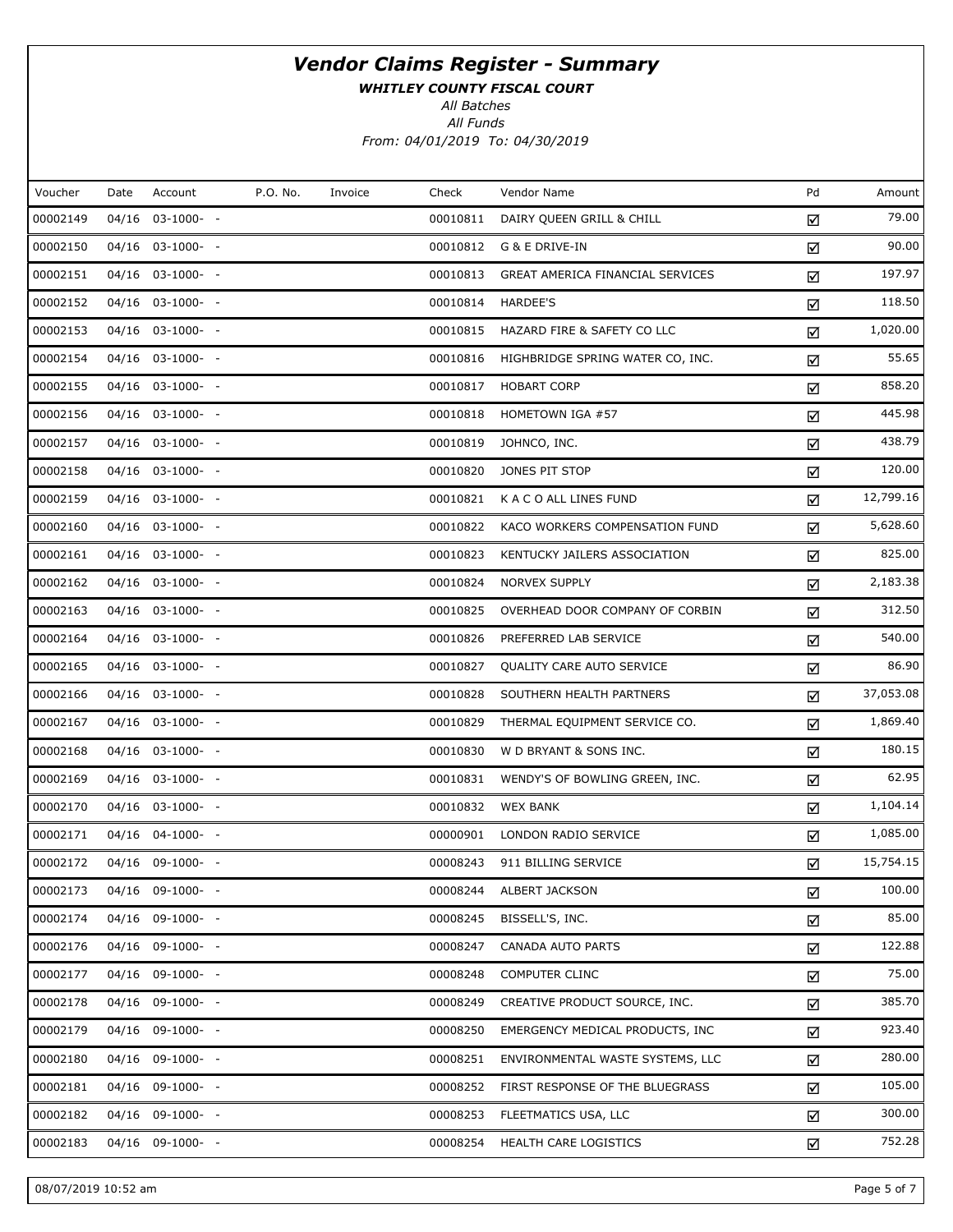WHITLEY COUNTY FISCAL COURT

All Batches

All Funds From: 04/01/2019 To: 04/30/2019

| Voucher  | Date | Account          | P.O. No. | Invoice | Check    | Vendor Name                          | Pd | Amount    |
|----------|------|------------------|----------|---------|----------|--------------------------------------|----|-----------|
| 00002184 |      | 04/16 09-1000- - |          |         | 00008255 | HIGHBRIDGE SPRING WATER CO, INC.     | ☑  | 29.85     |
| 00002185 |      | 04/16 09-1000- - |          |         | 00008256 | <b>HOLSTON GASES</b>                 | ☑  | 3,420.85  |
| 00002186 |      | 04/16 09-1000- - |          |         | 00008257 | JACK ROADEN PLUMBING                 | ☑  | 125.00    |
| 00002187 |      | 04/16 09-1000- - |          |         | 00008258 | JOHNNY WHEELS OF WILLIAMSBURG, INC   | ☑  | 559.57    |
| 00002188 |      | 04/16 09-1000- - |          |         | 00008259 | K A C O ALL LINES FUND               | ☑  | 4,343.17  |
| 00002189 |      | 04/16 09-1000- - |          |         | 00008260 | KACO WORKERS COMPENSATION FUND       | ☑  | 14,846.21 |
| 00002190 |      | 04/16 09-1000- - |          |         | 00008261 | KAY SCHWARTZ, COUNTY CLERK           | ☑  | 26.00     |
| 00002191 |      | 04/16 09-1000- - |          |         | 00008262 | <b>KEN TEN ADVERTISING</b>           | ☑  | 444.97    |
| 00002192 |      | 04/16 09-1000- - |          |         | 00008263 | LONDON RADIO SERVICE                 | ☑  | 511.14    |
| 00002193 |      | 04/16 09-1000- - |          |         | 00008264 | LYKINS OIL COMPANY                   | ☑  | 5,185.52  |
| 00002194 |      | 04/16 09-1000- - |          |         | 00008265 | <b>NORVEX SUPPLY</b>                 | ☑  | 47.60     |
| 00002195 |      | 04/16 09-1000- - |          |         | 00008266 | OVERHEAD DOOR COMPANY OF CORBIN      | ☑  | 1,300.00  |
| 00002197 |      | 04/16 09-1000- - |          |         | 00008268 | PRECISION DUPLICATING SOLUTIONS INC  | ☑  | 25.00     |
| 00002198 |      | 04/16 09-1000- - |          |         | 00008269 | <b>QUALITY CARE AUTO SERVICE</b>     | ☑  | 2,923.93  |
| 00002199 |      | 04/16 09-1000- - |          |         | 00008270 | <b>ROBERT MCBRYDE</b>                | ☑  | 3,000.00  |
| 00002200 |      | 04/16 09-1000- - |          |         | 00008271 | SELECT TECH, INC                     | ☑  | 43.37     |
| 00002201 |      | 04/16 09-1000- - |          |         | 00008272 | SOUTHEAST APPARATUS, LLC             | ☑  | 1,202.00  |
| 00002202 |      | 04/16 09-1000- - |          |         | 00008273 | STRYKER MEDICAL                      | ☑  | 10,526.40 |
| 00002203 |      | 04/16 09-1000- - |          |         | 00008274 | TIAA COMMERICAL FINANCE INC          | ☑  | 55.82     |
| 00002204 |      | 04/16 09-1000- - |          |         | 00008275 | <b>WEX BANK</b>                      | ☑  | 3,615.52  |
| 00002205 |      | 04/16 09-1000- - |          |         | 00008276 | WILLIAMSBURG-WHITLEY CO. AIRPORT BD. | ☑  | 800.00    |
| 00002206 |      | 04/16 23-1000- - |          |         | 00002678 | BISSELL'S, INC.                      | ☑  | 170.00    |
| 00002207 |      | 04/16 23-1000- - |          |         | 00002679 | HIGHBRIDGE SPRING WATER CO, INC.     | ☑  | 16.95     |
| 00002208 |      | 04/16 23-1000- - |          |         | 00002680 | <b>QUILL CORPORATION</b>             | ☑  | 42.47     |
| 00002209 |      | 04/16 75-1000- - |          |         | 00000380 | WHITLEY COUNTY TOURISM BOARD         | ☑  | 1,281.70  |
| 00002210 |      | 04/16 87-1000- - |          |         | 00005244 | BISSELL'S, INC.                      | ☑  | 85.00     |
| 00002211 |      | 04/16 87-1000- - |          |         | 00005245 | HIGHBRIDGE SPRING WATER CO, INC.     | ☑  | 64.00     |
| 00002212 |      | 04/16 87-1000- - |          |         | 00005246 | <b>KENWAY DISTRIBUTORS</b>           | ☑  | 126.50    |
| 00002213 |      | 04/16 87-1000- - |          |         | 00005247 | LIDA J. POWERS                       | ☑  | 683.72    |
| 00002214 |      | 04/16 87-1000- - |          |         | 00005248 | PRECISION DUPLICATING SOLUTIONS INC  | ☑  | 52.08     |
| 00002215 |      | 04/16 87-1000- - |          |         | 00005249 | QUILL CORPORATION                    | ☑  | 32.97     |
| 00002216 |      | 04/16 87-1000- - |          |         | 00005250 | TIAA COMMERICAL FINANCE INC          | ☑  | 55.82     |
| 00002217 |      | 04/16 87-1000- - |          |         | 00005251 | <b>WEX BANK</b>                      | ☑  | 297.91    |
| 00002218 |      | 04/16 87-1000- - |          |         | 00005252 | WILLIAMSBURG-WHITLEY CO. AIRPORT BD. | ☑  | 1,000.00  |

08/07/2019 10:52 am Page 6 of 7